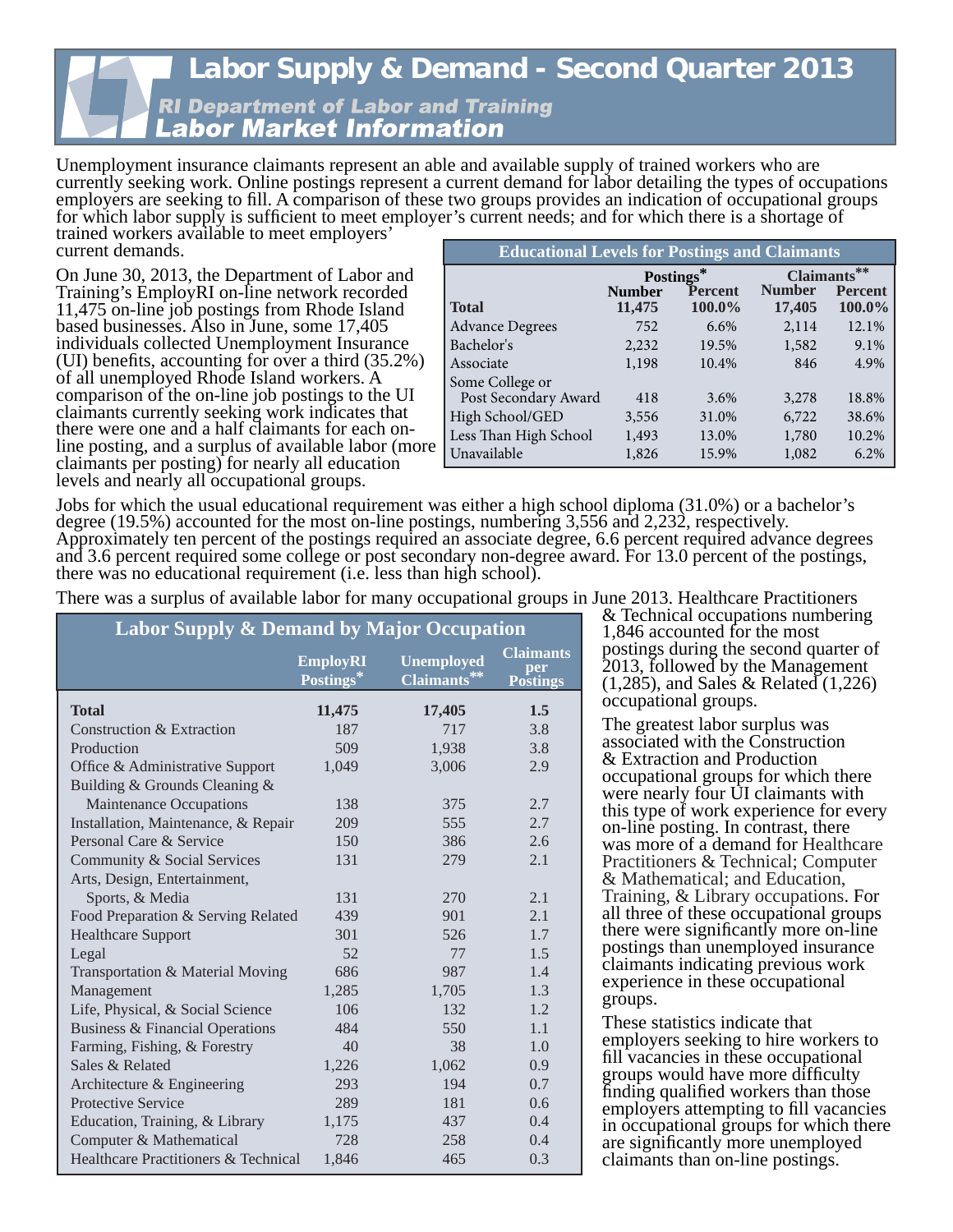### **Labor Demand**

*On-line postings represent a current demand for labor, detailing the types of occupations employers are seeking to fill.* 

During the second quarter of 2013, EmployRI recorded 11,475 on-line job postings for 451 different occupations. There were 41 occupations with 50 or more job postings during the second quarter 2013 accounting 46.1 percent of the on-line postings.

Demand exceeded supply for eighteen of the thirty occupations most in demand. For twelve of these eighteen occupations an associate degree or higher is generally required.

| <b>Top Thirty Occupations with the Most Postings</b>                         |           |                |                                            |                                   |  |
|------------------------------------------------------------------------------|-----------|----------------|--------------------------------------------|-----------------------------------|--|
| <b>Second Quarter 2013</b>                                                   |           |                |                                            |                                   |  |
| <b>Occupational Title</b>                                                    | Postings* | Claimants**    | <b>Claimants</b><br>per<br><b>Postings</b> | <b>Educational</b><br>Requirement |  |
| <b>Accountants &amp; Auditors</b>                                            | 102       | 83             | 0.8                                        | Bachelor's                        |  |
| Advertising & Promotions Managers                                            | 86        | 26             | 0.3                                        | Bachelor's                        |  |
| Bookkeeping, Accounting, & Auditing Clerks                                   | 90        | 194            | 2.2                                        | High School/GED                   |  |
| Cashiers                                                                     | 86        | 137            | 1.6                                        | Less than HS                      |  |
| Combined Food Preparation & Serving Workers                                  | 95        | 120            | 1.3                                        | Less than HS                      |  |
| <b>Computer Programmers</b>                                                  | 211       | 8              | 0.0                                        | Bachelor's                        |  |
| <b>Computer Software Engineers, Applications</b>                             | 87        | 41             | 0.5                                        | Bachelor's                        |  |
| <b>Computer System Analyst</b>                                               | 64        | 20             | 0.3                                        | Bachelor's                        |  |
| <b>Customer Service Representatives</b>                                      | 327       | 420            | 1.3                                        | High School/GED                   |  |
| Executive Secretaries & Administrative Assistants                            | 90        | 198            | 2.2                                        | High School/GED                   |  |
| First-Line Supervisors: Food Prep & Serving Workers                          | 90        | 58             | 0.6                                        | High School/GED                   |  |
| First-Line Supervisors: Retail Sales Workers                                 | 102       | 203            | 2.0                                        | High School/GED                   |  |
| General & Operations Managers                                                | 78        | 338            | 4.3                                        | Associate's                       |  |
| Heavy & Tractor-Trailer Truck Drivers                                        | 389       | 126            | 0.3                                        | High School/GED                   |  |
| Helpers--Production Workers                                                  | 93        | 142            | 1.5                                        | Less than HS                      |  |
| Machinists                                                                   | 68        | 34             | 0.5                                        | High School/GED                   |  |
| Maids & Housekeeping Cleaners                                                | 66        | 87             | 1.3                                        | Less than HS                      |  |
| <b>Management Analysts</b>                                                   | 93        | 27             | 0.3                                        | Bachelor's                        |  |
| Network & Computer System Administrators                                     | 64        | 41             | 0.6                                        | Bachelor's                        |  |
| Nursing Aides, Orderlies, & Attendants                                       | 150       | 171            | 1.1                                        | Postsecondary                     |  |
| <b>Occupational Therapists</b>                                               | 65        | $\overline{4}$ | 0.1                                        | Master's                          |  |
| Pharmacists                                                                  | 83        | 14             | 0.2                                        | Doctoral/Professional             |  |
| Physical Therapists                                                          | 128       | 7              | 0.1                                        | Doctoral/Professional             |  |
| <b>Registered Nurses</b>                                                     | 848       | 113            | 0.1                                        | Associate's                       |  |
| <b>Retail Salespersons</b>                                                   | 301       | 141            | 0.5                                        | Less than HS                      |  |
| Sales Representatives: Wholesale & Manufacturing<br>(Technical & Scientific) | 77        | 51             | 0.7                                        | Bachelor's                        |  |
| <b>Security Guards</b>                                                       | 201       | 95             | 0.5                                        | High School/GED                   |  |
| <b>Stock Clerks &amp; Order Fillers</b>                                      | 97        | 203            | 2.1                                        | Less than HS                      |  |
| <b>Teacher Assistants</b>                                                    | 398       | 80             | 0.2                                        | High School/GED                   |  |
| Waiters & Waitresses                                                         | 80        | 133            | 1.7                                        | Less than HS                      |  |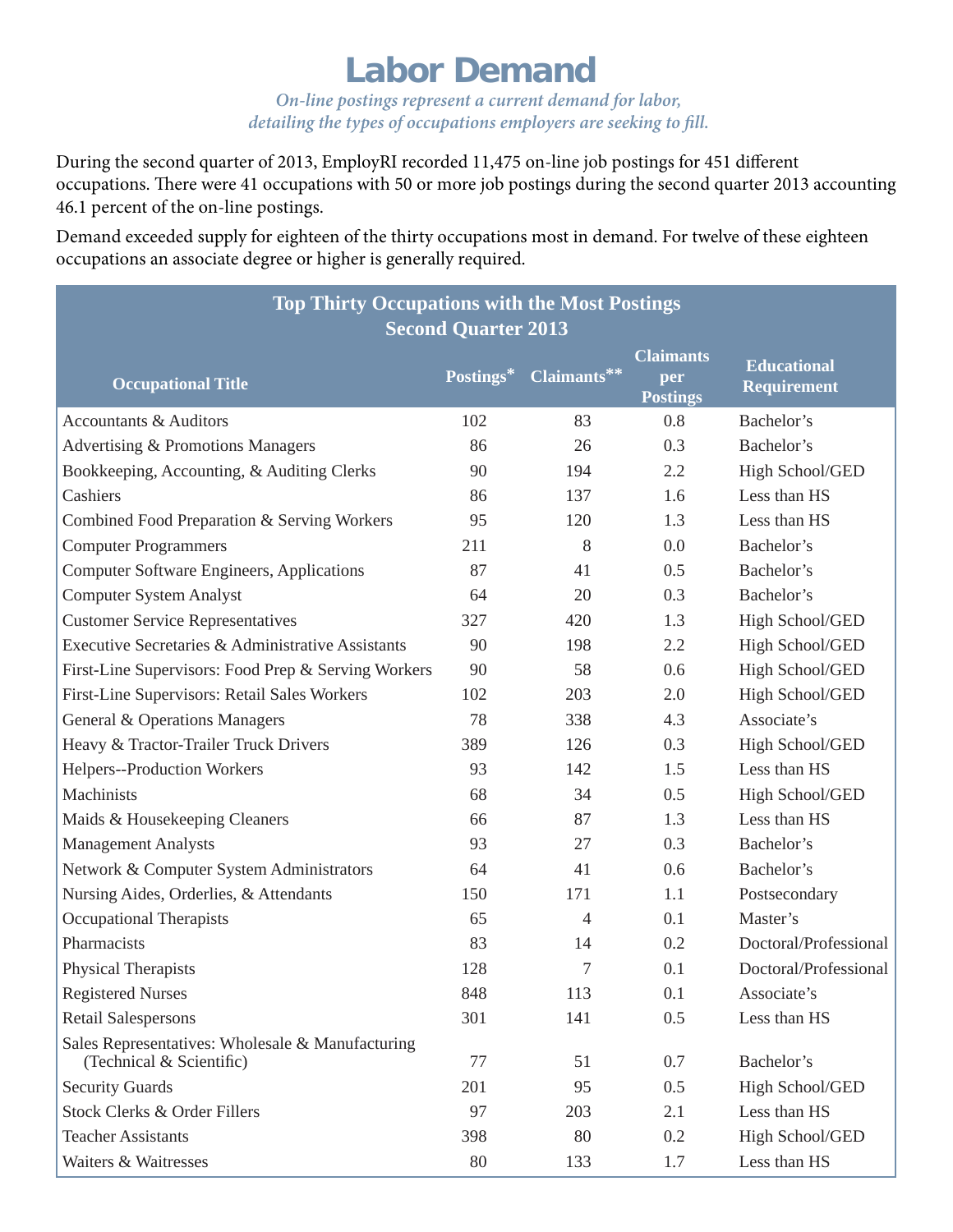# **Labor Supply**

*Unemployment insurance claimants represent an able and available supply of trained workers who are currently seeking work.*

A total of 17,405 individuals collected unemployment insurance benefits during June 2013. These unemployed claimants reported previous work experience in nearly 700 different occupations.

Labor surpluses existed for 28 of the 30 occupations most frequently cited by UI claimants. For one third of these occupations, there were more than six experienced workers for every job posting, signifying the difficulty many unemployed workers are having finding work in occupations in which they were previously employed.

| <b>Top Thirty Occupations with the Most Claimants</b><br><b>Second Quarter 2013</b> |           |             |                                            |                                          |  |
|-------------------------------------------------------------------------------------|-----------|-------------|--------------------------------------------|------------------------------------------|--|
| <b>Occupational Title</b>                                                           | Postings* | Claimants** | <b>Claimants</b><br>per<br><b>Postings</b> | <b>Educational</b><br><b>Requirement</b> |  |
| Assemblers & Fabricators (General)                                                  | 12        | 123         | 10.3                                       | High School/GED                          |  |
| Bookkeeping, Accounting, & Auditing Clerks                                          | 90        | 194         | 2.2                                        | High School/GED                          |  |
| Carpenters                                                                          | 33        | 118         | 3.6                                        | High School/GED                          |  |
| Cashiers                                                                            | 86        | 137         | 1.6                                        | Less than HS                             |  |
| Combined Food Preparation & Serving Workers                                         | 95        | 120         | 1.3                                        | Less than HS                             |  |
| <b>Customer Service Representatives</b>                                             | 327       | 420         | 1.3                                        | High School/GED                          |  |
| Executive Secretaries & Executive Administrative Assistants                         | 90        | 198         | 2.2                                        | High School/GED                          |  |
| First-Line Supervisors: Office & Administrative Support                             | 49        | 176         | 3.6                                        | High School/GED                          |  |
| First-Line Supervisors: Production & Operating Workers                              | 16        | 204         | 12.8                                       | Postsecondary                            |  |
| First-Line Supervisors: Retail Sales Workers                                        | 102       | 203         | 2.0                                        | High School/GED                          |  |
| General & Operations Managers                                                       | 78        | 338         | 4.3                                        | Associate's                              |  |
| Heavy & Tractor-Trailer Truck Drivers                                               | 389       | 126         | 0.3                                        | High School/GED                          |  |
| Helpers--Production Workers                                                         | 93        | 142         | 1.5                                        | Less than HS                             |  |
| Home Health Aides                                                                   | 50        | 117         | 2.3                                        | Less than HS                             |  |
| Janitors & Cleaners                                                                 | 21        | 132         | 6.3                                        | Less than HS                             |  |
| Laborers & Freight, Stock, & Material Movers (Hand)                                 | 41        | 124         | 3.0                                        | Less than HS                             |  |
| Light Truck or Delivery Services Drivers                                            | 52        | 131         | 2.5                                        | High School/GED                          |  |
| Maintenance & Repair Workers, General                                               | 16        | 132         | 8.3                                        | High School/GED                          |  |
| Medical Assistants                                                                  | 35        | 116         | 3.3                                        | High School/GED                          |  |
| <b>Medical Secretaries</b>                                                          | 13        | 154         | 11.8                                       | High School/GED                          |  |
| Nursing Aides, Orderlies, & Attendants                                              | 150       | 171         | 1.1                                        | Postsecondary                            |  |
| Office Clerks (General)                                                             | 31        | 374         | 12.1                                       | High School/GED                          |  |
| Packers & Packagers                                                                 | 30        | 139         | 4.6                                        | Less than HS                             |  |
| Personal Care Aides                                                                 | 10        | 185         | 18.5                                       | Less than HS                             |  |
| Production Workers (General)                                                        | 6         | 359         | 59.8                                       | High School/GED                          |  |
| Retail Salespersons                                                                 | 301       | 141         | 0.5                                        | Less than HS                             |  |
| Sales Managers                                                                      | 39        | 162         | 4.2                                        | Bachelor's                               |  |
| Sales Representatives, Wholesale & Manufacturing                                    | 11        | 161         | 14.6                                       | High School/GED                          |  |
| Stock Clerks & Order Fillers                                                        | 97        | 203         | 2.1                                        | Less than HS                             |  |
| Waiters & Waitresses                                                                | 80        | 133         | 1.7                                        | Less than HS                             |  |